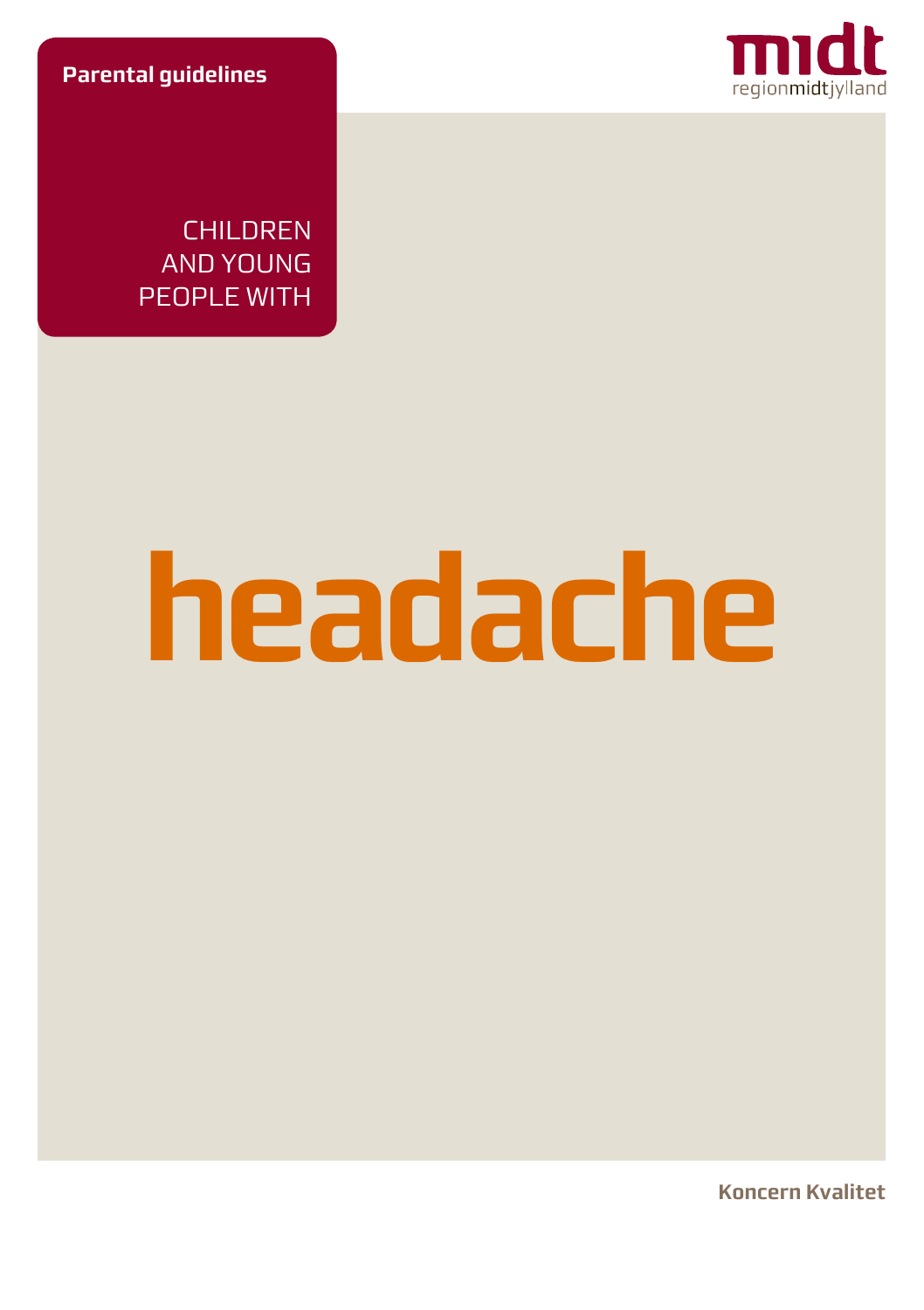

Headache and migraine affect approx. 5% of all children ages 3 to 11. Actually, cases of migraine have been reported in children as young as 1 year. This means that in each school class there could be at least one child suffering from migraine. Recent studies indicate that 50% of all school children experience mild tension headache and that 10% experience tension headache more than once a month.

There is probably no doubt that migraine among children is an overlooked condition. Often parents are not aware that their child is suffering from migraine and although the child is examined it can be difficult to make the right diagnosis. This is because migraine in children presents itself differently than in adults and especially small children find it difficult to explain their symptoms.

In this leaflet, you can read about the following:

- Symptoms of migraine in children
- Possible causes why children and young people get migraine
- Various types of treatment
- How to prevent or relieve pain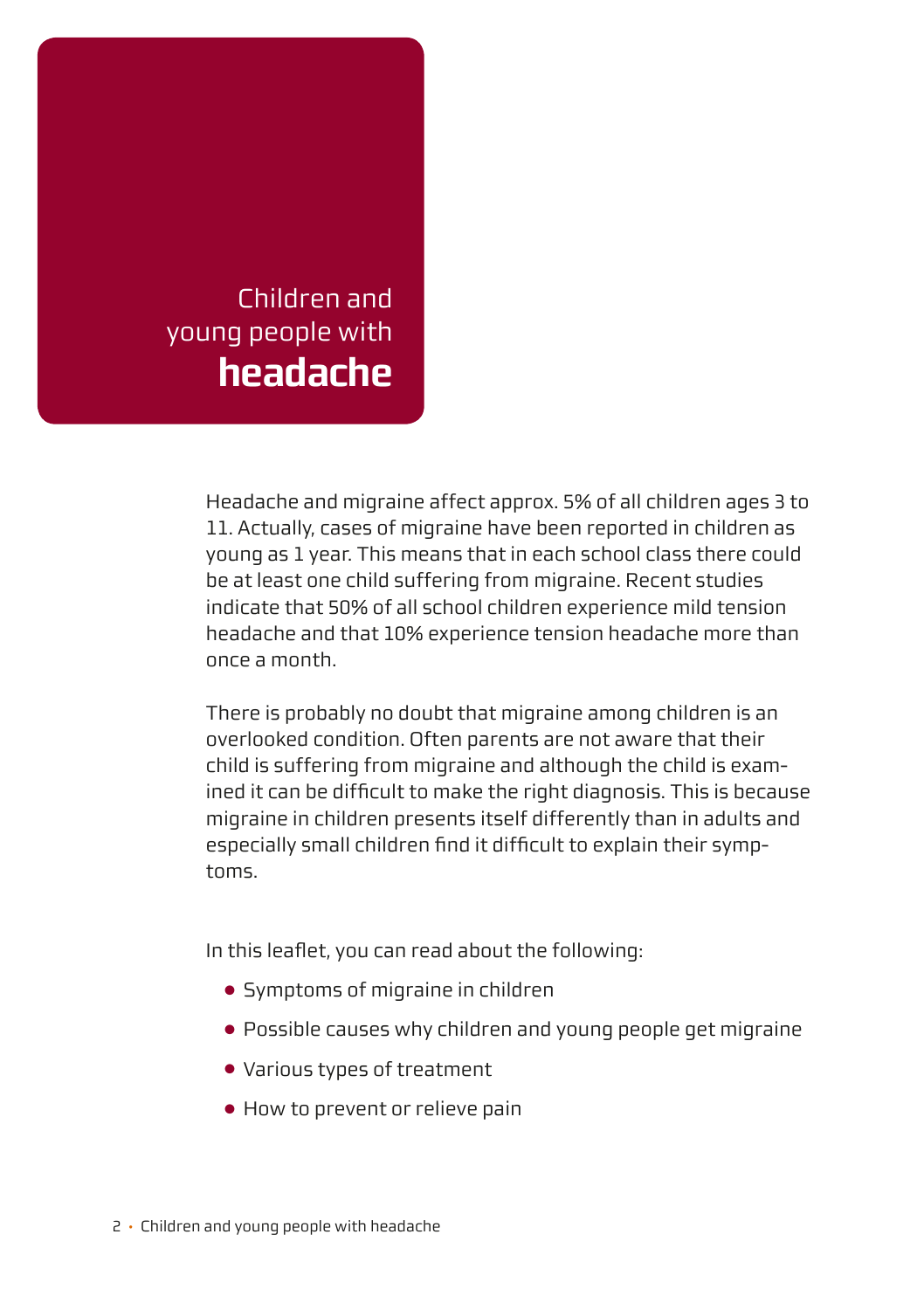# **Content**

| Special types of migraine in children and young people 7 |  |
|----------------------------------------------------------|--|
|                                                          |  |
|                                                          |  |
|                                                          |  |
|                                                          |  |
|                                                          |  |
| How does the doctor make the diagnosis?  11              |  |
|                                                          |  |
|                                                          |  |
| Non-medical treatment of migraine 14                     |  |
|                                                          |  |
|                                                          |  |
| Non-medical treatment of tension headache  15            |  |
|                                                          |  |
|                                                          |  |
|                                                          |  |
|                                                          |  |
|                                                          |  |
| Medical treatment of tension headache  17                |  |
|                                                          |  |
|                                                          |  |
|                                                          |  |
|                                                          |  |
|                                                          |  |
|                                                          |  |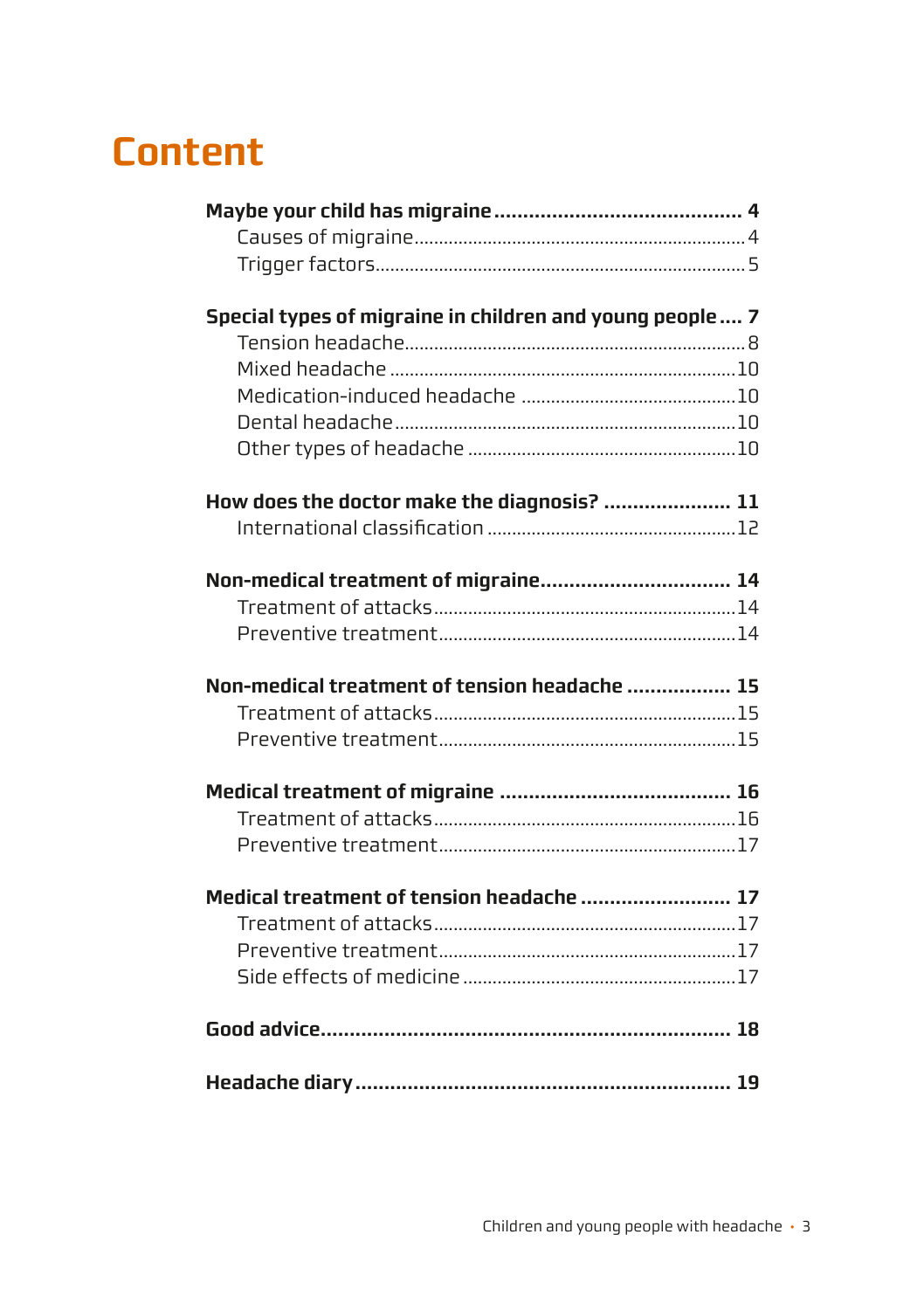# <span id="page-3-0"></span>**Maybe your child has migraine**

If your child experiences repeated attacks of moderate-to-severe intensity headache and at the same time loses appetite, becomes nauseous and vomits and becomes sensitive to light and noise, your child may be suffering from migraine. If members of the immediate family are suffering from migraine too, this will strengthen the suspicion further. Children with migraine often also have tension headache, which makes it difficult to make the right diagnosis.

#### **Migraine in children may present itself differently than in adults.**

The most frequent type of migraine in children and young people is migraine without aura. For more details, please go to pages 13 + 14 (IHS criteria). Even with the diagnostic criteria it can be difficult to make the diagnosis childhood migraine. It becomes easier when the children get intense, attack-like headache in the same way as adults; but it is rarely unilateral and vomiting is rare. It is characteristic, however, that smaller children feel nauseous and lose their appetite during the attack.

Parents can usually see when their child is not feeling well. The child often turns quiet and pale and does not want to play. Often the child asks to be put to bed and often it falls asleep quite fast. In many children the symptoms get milder or have disappeared when they wake up again.

## Causes of migraine

The cause of migraine is not known with certainty. There is, however, no doubt that migraine is hereditary but the reason why people with migraine are suffering from such severe pain remains unclear. Today, we are almost certain that during the attack some of the blood vessels in the brain are dilated and there is a disturbance of the chemical balance in the nerves around some of the blood vessels in the brain. This leads to irritation of the nerve paths that lead to the pain centre in the brain.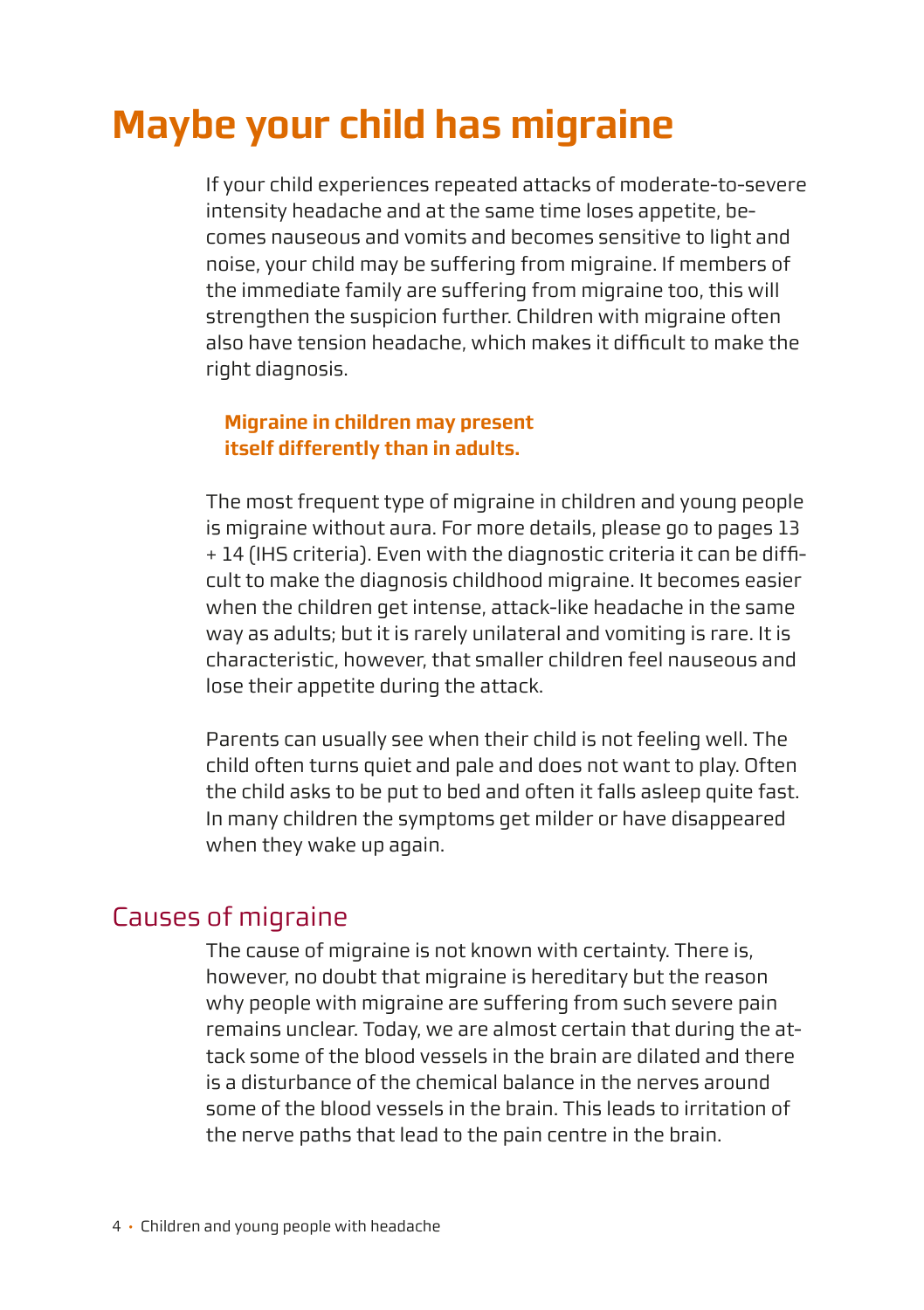# <span id="page-4-0"></span>Trigger factors

Often, several factors may contribute to the outburst of a migraine attack. These are called trigger factors and they may work alone or together.

Popularly speaking, there are eight important trigger factors:

#### **stress · hunger · sleep disturbances · sugar noise · strong light · pain · strong smells**

#### **Stress (physical and/or mental)**

Stress is the factor that most often triggers migraine. It may be positive stress such as happy or exciting experiences. It can be expectations about experiences. In this situation, the attack will most often come during the phase of expectation, while in cases with more severe and especially negative stress, the attack will appear when the child relaxes after the acute stress. Emotional frustration caused by undisclosed problems may release both migraine and tension headache.

#### **Hunger (irregular meals and/or fasting)**

Low blood sugar is not in itself thought to be an important trigger factor. However, the circulating amounts of free fatty acids formed during fasting could perhaps trigger an attack.

#### **Sleep disturbances**

Too little and too much sleep may trigger migraine attacks.

#### **Sugar**

There is no scientific evidence that white sugar may trigger a migraine attack but the experience is that sugar may release attacks in some children, especially if the sugar is eaten on an empty stomach. This does not mean that children should avoid sugar altogether, only to be aware that sugar may be a trigger factor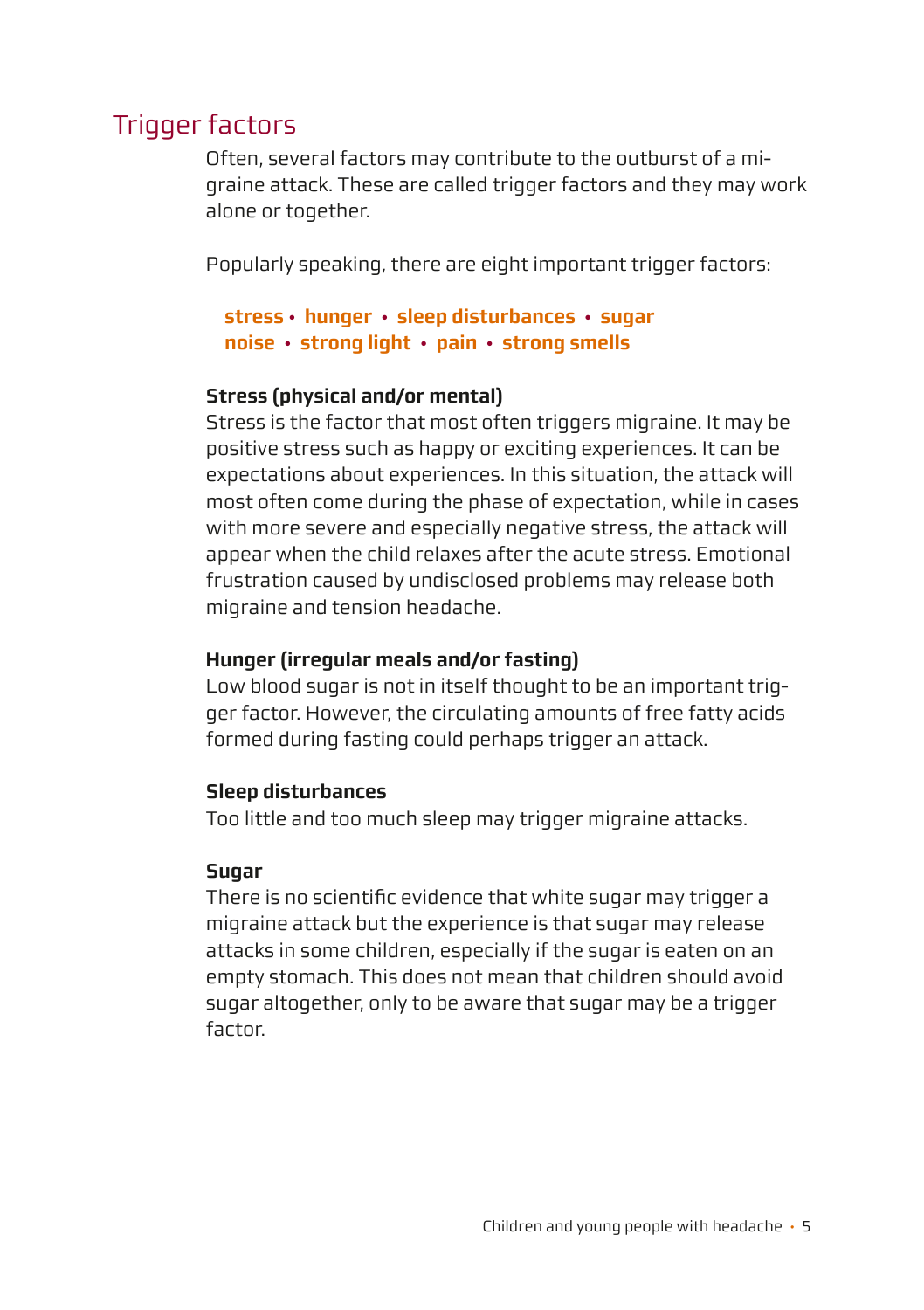#### **Noise**

Most children and young people are used to noise in their everyday lives – from radio, television, music, computers, means of transportation – or from other children in the childcare institution, the school or at the discotheque during the weekend. An attack might also be avoided by reducing the noise level.

#### **Strong light**

Sunlight or flickering television or computer screens may trigger an attack. A sensible use of computers is fine.

#### **Pain**

Local pain in the neck may trigger a migraine attack. Therefore, it is quite natural to see tension headache in the same person.

#### **Strong smells**

Perfume, smoke or strong smells may trigger a migraine attack.

#### **Physical exertion**

Considerable physical exertion may trigger a migraine attack. This should, however, not prevent children with migraine from exercising. The point is to choose the right type of exercise. In some cases, exercise may even prevent a migraine attack.

#### **Tobacco smoking**

Tobacco smoke in the surroundings may trigger migraine in some children. Therefore, caution should be shown in relation to smoking in families where the child is suffering from migraine.

#### **Medication**

Children rarely have an excessive use of painkillers for a long period of time. If they do, it may worsen the headache – even if they only take non-prescription drugs. The use and dose of medicine should therefore always be discussed with a doctor.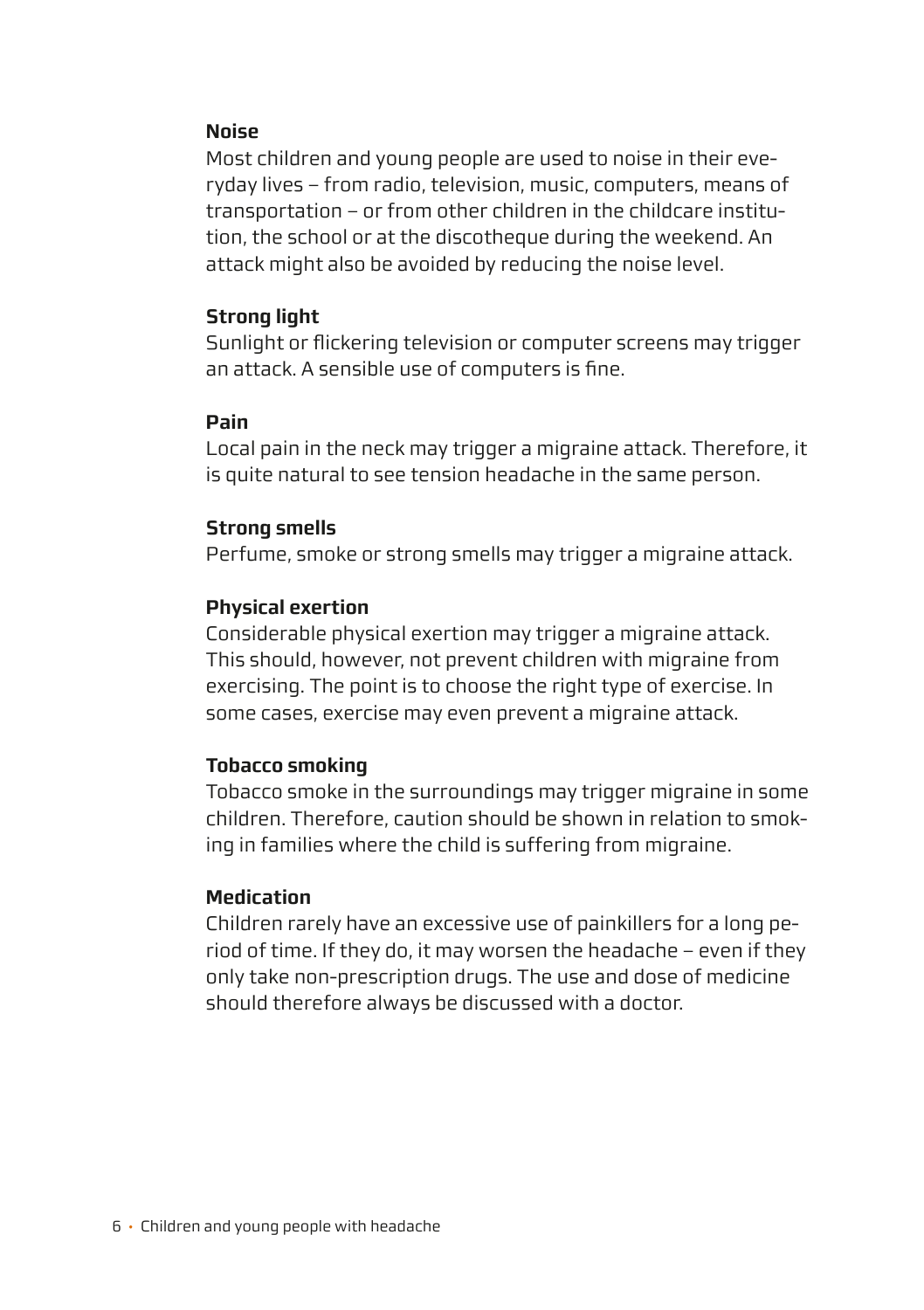#### <span id="page-6-0"></span>**Allergies**

It has been heavily discussed if there is a connection between migraine and allergy. It has never been shown that allergy may be a trigger factor for migraine. There is, however, a slight tendency to migraine in children with allergies.

#### **Hormonal factors**

The arguments for the role of hormones are as follows:

- Migraine is a little more frequent in boys compared to girls up to the age around seven years.
- At puberty the frequency is clearly increased in girls. Here, migraine is seen in approx. twice as many girls as boys. The frequency increases further after puberty and among adults three times as many women as men are suffering from migraine.
- Many girls and adult women frequently experience attacks of migraine in connection with their menstruation.

# **Special types of migraine in children and young people**

Contraceptive pills may worsen the migraine, but most often it does not. Girls suffering from migraine with aura should be very cautious about taking contraceptive pills with oestrogen; not only can they worsen the migraine, but they may also have other side effects.

Therefore, it is important that the general practitioner examines girls with migraine before they decide to take contraceptive pills and which type to take. Contraceptive pills without oestrogen do not have the same side effects as those with oestrogen, but might change the pattern of headaches.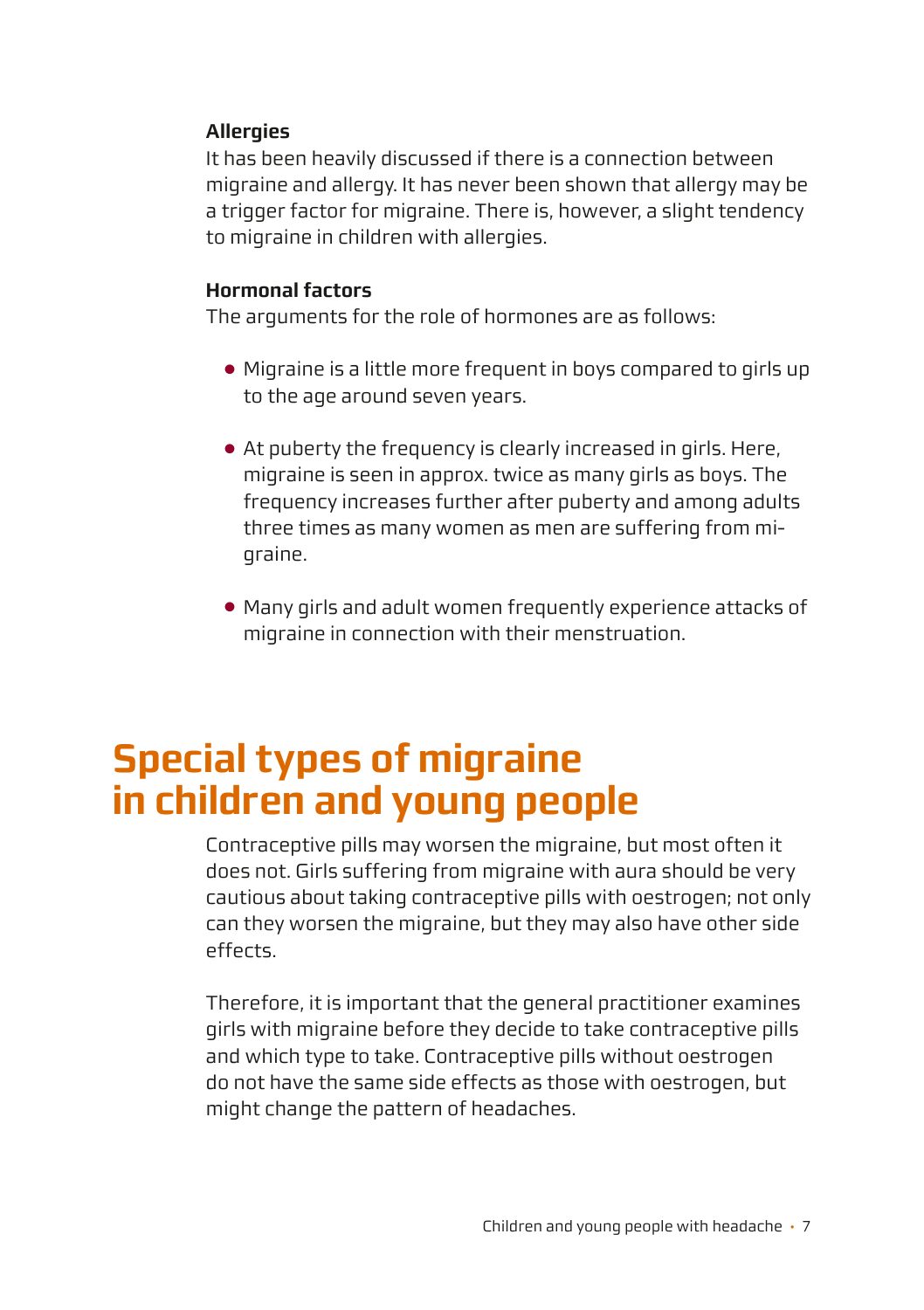<span id="page-7-0"></span>There are other types of migraine that may occur with or without headache. They may show up as attacks of stomach pain, vomiting or dizzyness.

In addition, there are a number of severe types of migraine in young and older children but fortunately, these are very rare. These types of migraine give temporary hemiplegic paralysis, squinting accompanied by headache or sudden unconsciousness followed by headache. All these special types of migraine naturally require a thorough examination in a paediatric department to exclude other causes than migraine.

## Tension headache

Tension headache is very common, especially among school-age children.

There are two types.

- Episodic tension headache (less than 15 attacks per month)
- Chronic tension headache (at least 15 attacks per month for six months or more).

Tension headache is rare in very young children, but approx. 50% of all school-age children are familiar with recurrent tension headache and approx. 10% have headache more than once a month. Approx. 1% of these children are severely affected and are suffering from headache 15 days or more per month.

It seems that, like migraine, tension headache is hereditary. The headache is experienced as a pressure in the entire head. It may also feel like an iron band around the head or like a heavy, tight-titting hat. The headache may last between 30 minutes and several days and often tension headache lasts longer than a migraine attack.

Tension headache may, for example, be present in the morning. This may be because the child grinds its teeth at night. In some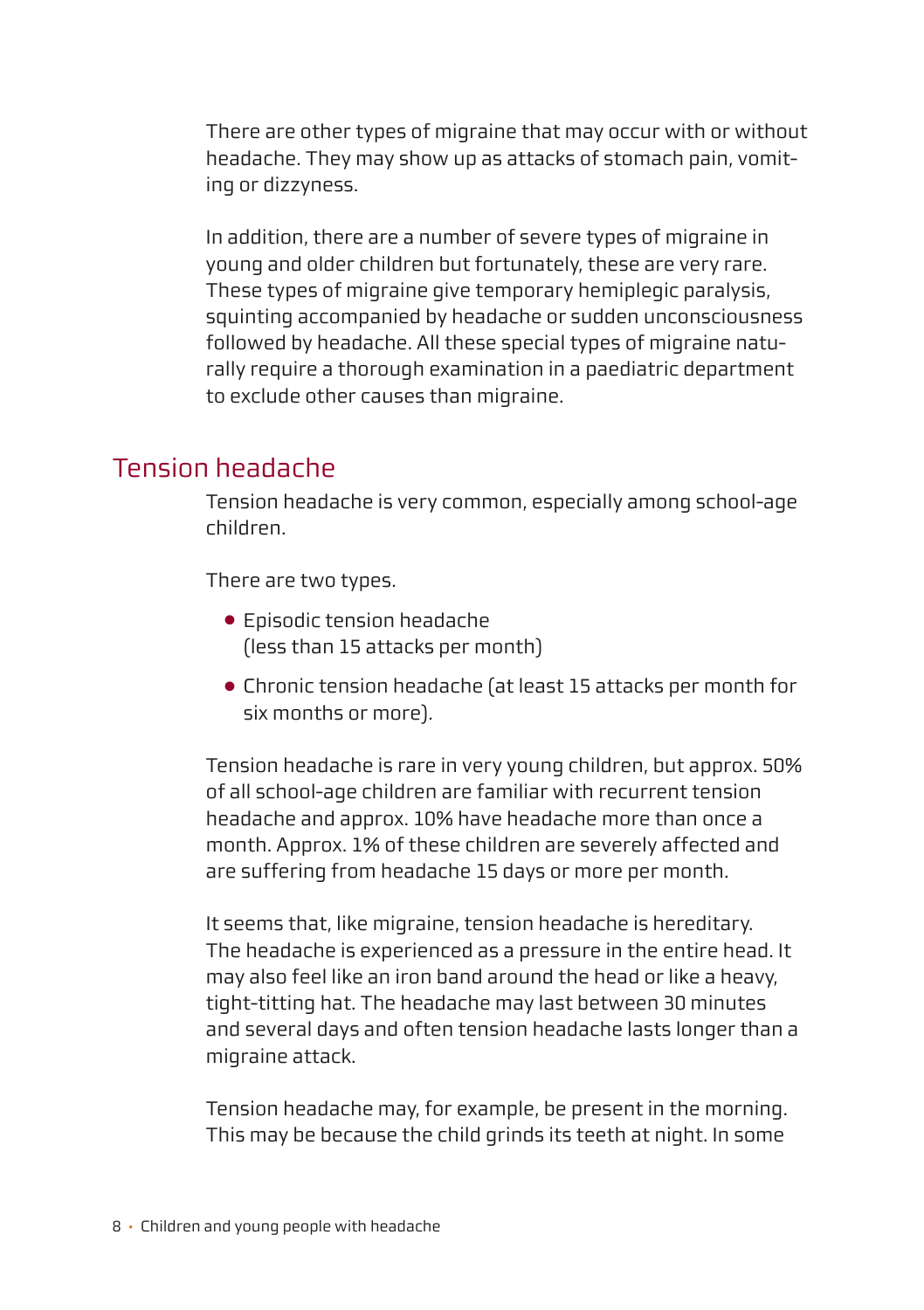cases, tension headache may become more and more pronounced during the day.

Contrary to migraine, it will remain either unchanged or improve with physical activity. Children and young people with tension headache often have tender and tight muscles in the neck, temples, jaw and forehead; tension headache also exist without these typical changes in the muscles.

In tension headache the pain, ranging from mild to moderate, is often dull and constant. In migraine, the pain is often throbbing, similar to the beat of the pulse, and often ranges from medium to severe.

Tension headache thus rarely prevents daily activities while migraine attacks most often prevent participation in activities.

Children and young people with tension headache rarely suffer from vomiting but they may lose their appetite. Sensitivity to light and noise is also rare.

#### **Conditions that may lead to tension headache**

- Stress, anxiety or depression (e.g. as a result of problems in school or in connection with leisure activities).
- Wrong body posture and/or work posture in school or at home.
- Prolonged periods with sedentary work or play in front of the computer and too little physical activity.
- Pain in other parts of the body, especially in the back and neck.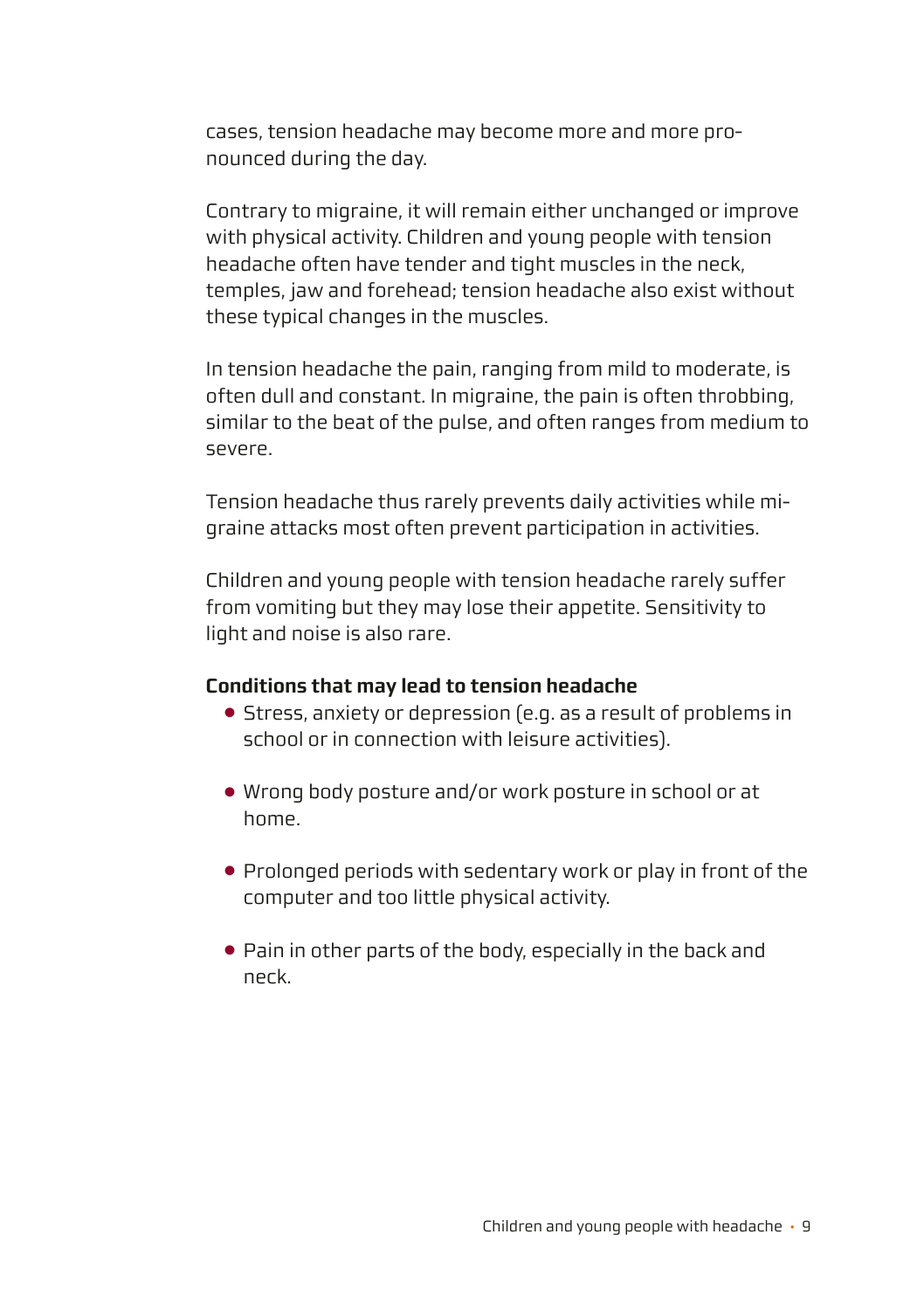## <span id="page-9-0"></span>Mixed headache

Many children are suffering from both migraine attacks and tension headache. It can be difficult to distinguish between the two types even though most children are in no doubt that they have two types of headache, i.e. a type which is throbbing and another dull type of headache.

Therefore, it is a good idea to keep a headache diary (see at the back of this material). This can help the doctor make the right diagnosis. This is important, as the treatments of migraine and tension headache are very different.

## Medication-induced headache

This type of headache is primarily seen in adults, but may also occur among children. You get this type of headache if you take too many painkillers. This is true irrespective of whether you take non-prescription drugs, drugs against arthritis or migraine or drugs that contain morphine. Among children, headache caused by medicine is primarily caused by excessive use of non-prescription drugs. Therefore, we recommend that use of non-prescription drugs does not exceed three doses for children two days per week. Children with chronic headache must never be given morphine.

# Dental headache

Dental headache is caused by problems with the bite function. If children grind their teeth at night or have a misaligned bite, the result may be severe headache. The problem can often be solved with a bite plate, which can be made by the school dentist.

## Other types of headache

In rare cases the child's headache can be caused by eye diseases (e.g.astigmatism), ear diseases, sinusitis, high fever, meningitis, concussion or consequences of a concussion. Elevated blood pressure may also cause headache but is very rare in children. It is always a good idea to have the eyes of children/young people examined by an eye specialist.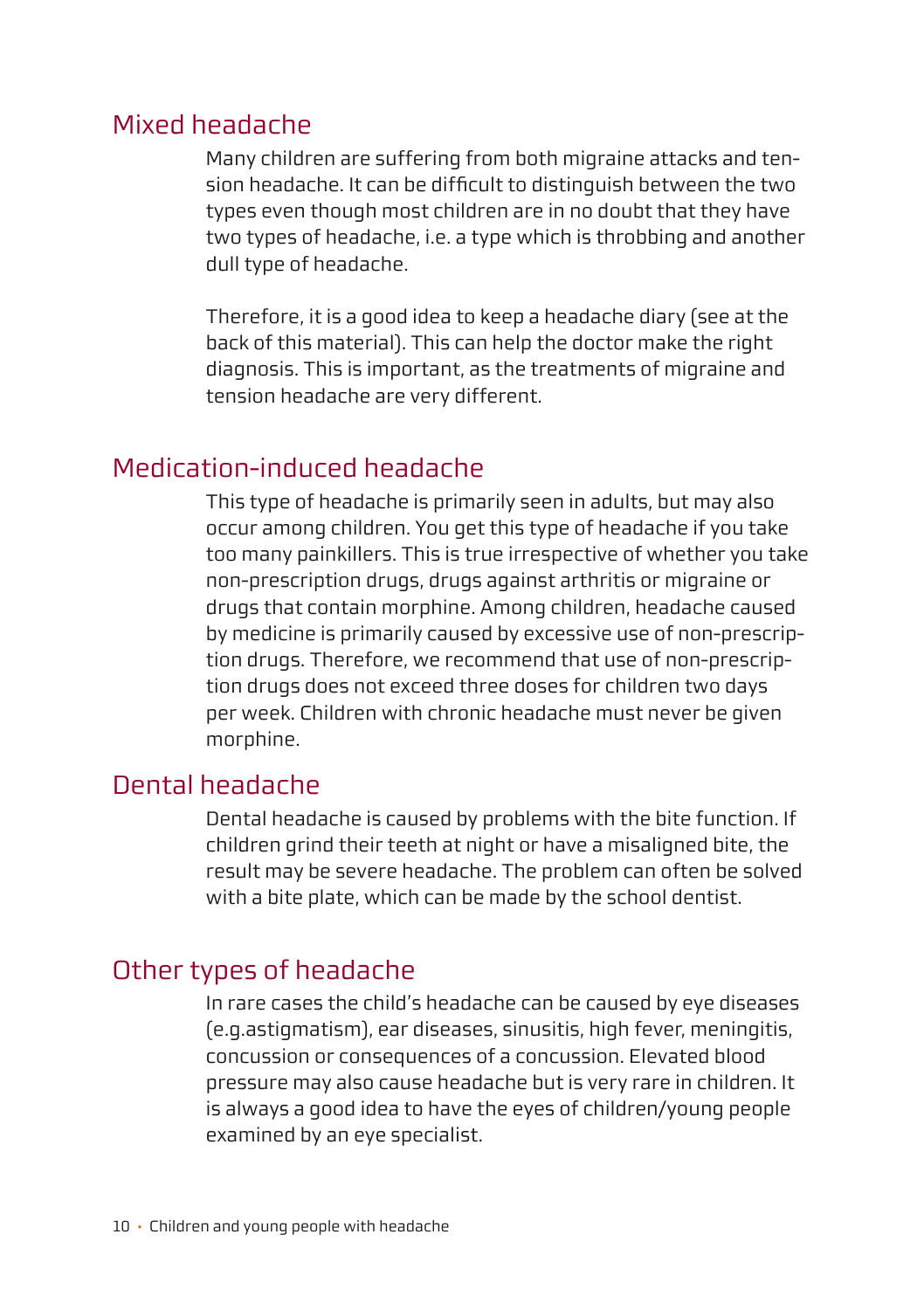<span id="page-10-0"></span>Horton's headache, which is extremely rare in children, is a brief (often between 15 minutes to three hours), attack-like headache around one eye. The eye turns red and swollen; the eye is watery and the nose runs. The pain is often very intense but usually not accompanied by nausea and vomiting. Most people with Horton's headache experience repeated attacks within a few weeks or months, and then they may be totally attack-free from many months or years.

Fortunately, brain tumours and other serious diseases of the brain are very rare causes of headache in children.

# **How does the doctor make the diagnosis?**

The diagnosis is made on the basis of the child's medical history and the examination of the child.

The doctor will make a thorough examination of your child. The child's posture is examined, and the doctor checks for muscular infiltrations in the back, neck and jaw.

The blood pressure also needs to be checked. The doctor will often also examine you child's nervous system, motor function and skills. Other examinations, including CT scans and blood samples are rarely necessary, but they may be made.

When the medical history and the physical examinations do not result in clinical signs of other diseases, the diagnosis will be migraine with aura, migraine without aura or tension headache based on international classification criteria IHS (see pages 13- 14).

Before consulting the doctor it is a good idea to fill in the headache diary, which you will find at the back of this leaflet. The diary makes it easier for the doctor to make the right diagnosis.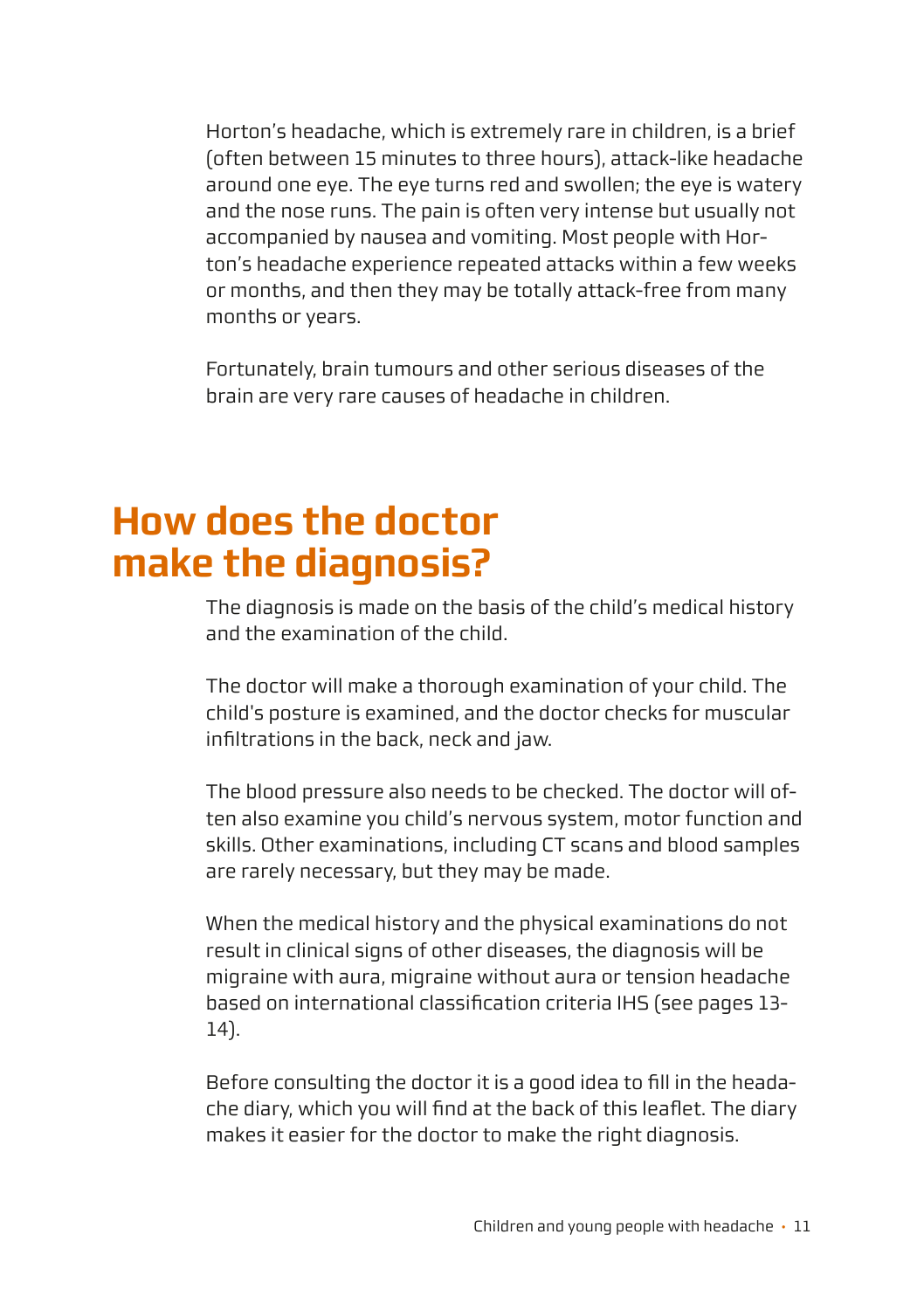# <span id="page-11-0"></span>International classification

#### **Diagnostic criteria for migraine without aura**

**At least five attacks that meet the following criteria:**

#### **Duration**

Attacks of headache that last 2-48 hours (untreated or treated without any effect on the pain).

#### **Characteristics**

At least two of the following:

- 1. Unilateral
- 2. Throbbing
- 3. Moderate to severe pain intensity
- 4. Worsening with physical activity

#### **Accompanying symptoms**

At least one of the following:

Nausea and/or vomiting Photophobia and phonophobia (sensitivity to light and sound).

#### **Diagnostic criteria for episodic tension headache**

**At least ten attacks that meet the following criteria:**

#### **Duration**

30 minutes to 168 hours (one week).

#### **Frequency**

< 15 days per month.

#### **Characteristics**

At least two of the following:

- 1. Bilateral
- 2. Dull
- 3. Mild to moderate pain intensity
- 4. No worsening with physical activity

#### **Accompanying symptoms**

No nausea or vomiting. Absence of photophobia and phonophobia or only presence of one of these symptoms.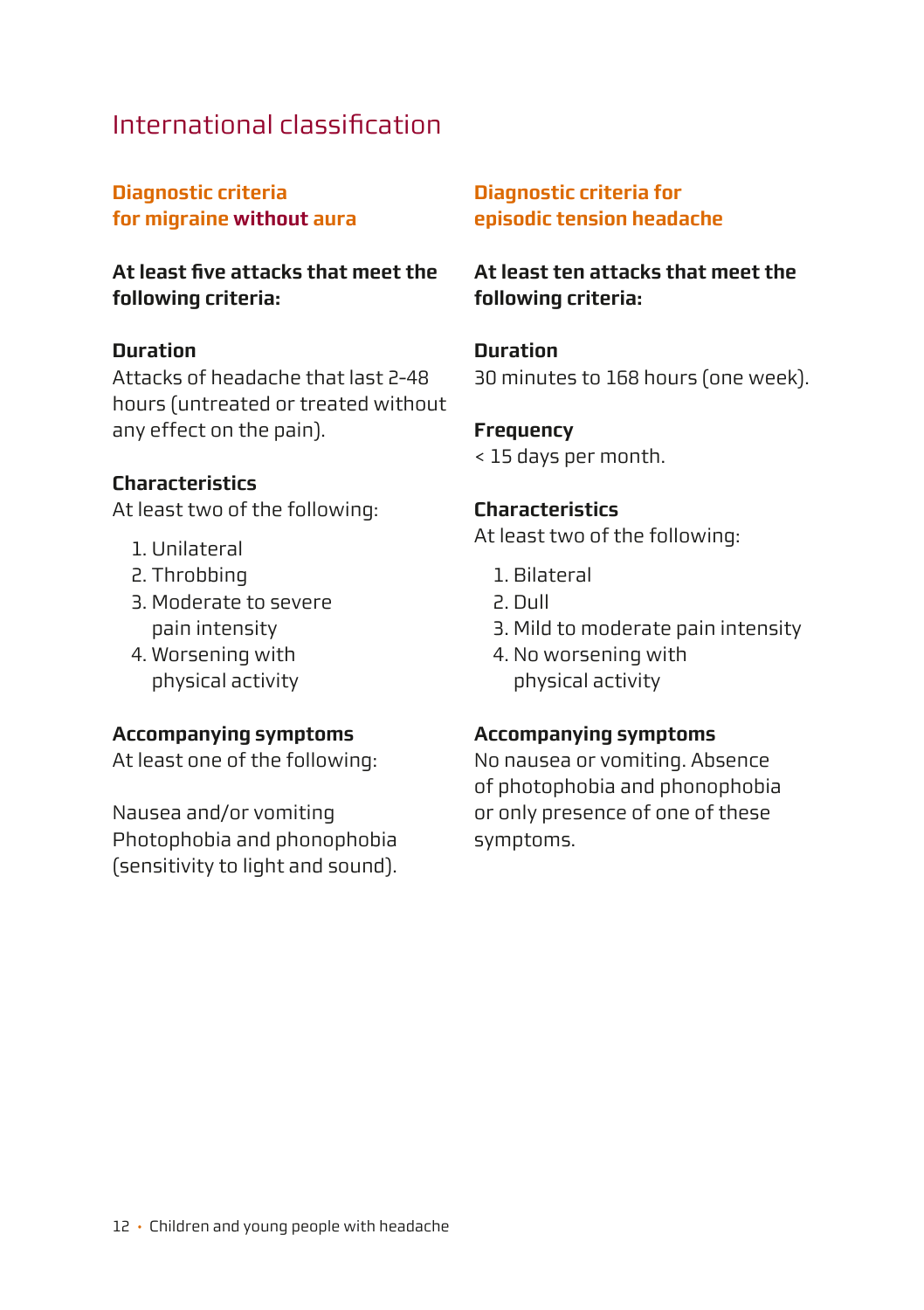#### **Diagnostic criteria for migraine with aura**

#### **At least two attacks that meet at least three of the following four criteria:**

- 1. One or more fully reversible aura symptoms.
- 2. At least one aura symptom develops gradually over a period of more than four minutes or two or more symptoms appear in sequence.
- 3. One aura symptom never lasts more than 60 minutes. If more than one aura symptom occurs, the duration is increased proportionally.
- 4. The headache appears within 60 minutes after the aura ends (but can also start before or at the same time as the aura).

AURA means that the symptoms appear prior to or together with the headache; the symptoms typically last for 10-30 minutes. Most frequent symptoms are visual disturbances in the form of black spots that spread or form zigzag lines. Especially children may experience that everything becomes small or big. In addition, there may be increasing sensitivity disturbances in arms and legs and in rare cases hemiplegic paralysis and paralysis of the eye muscle.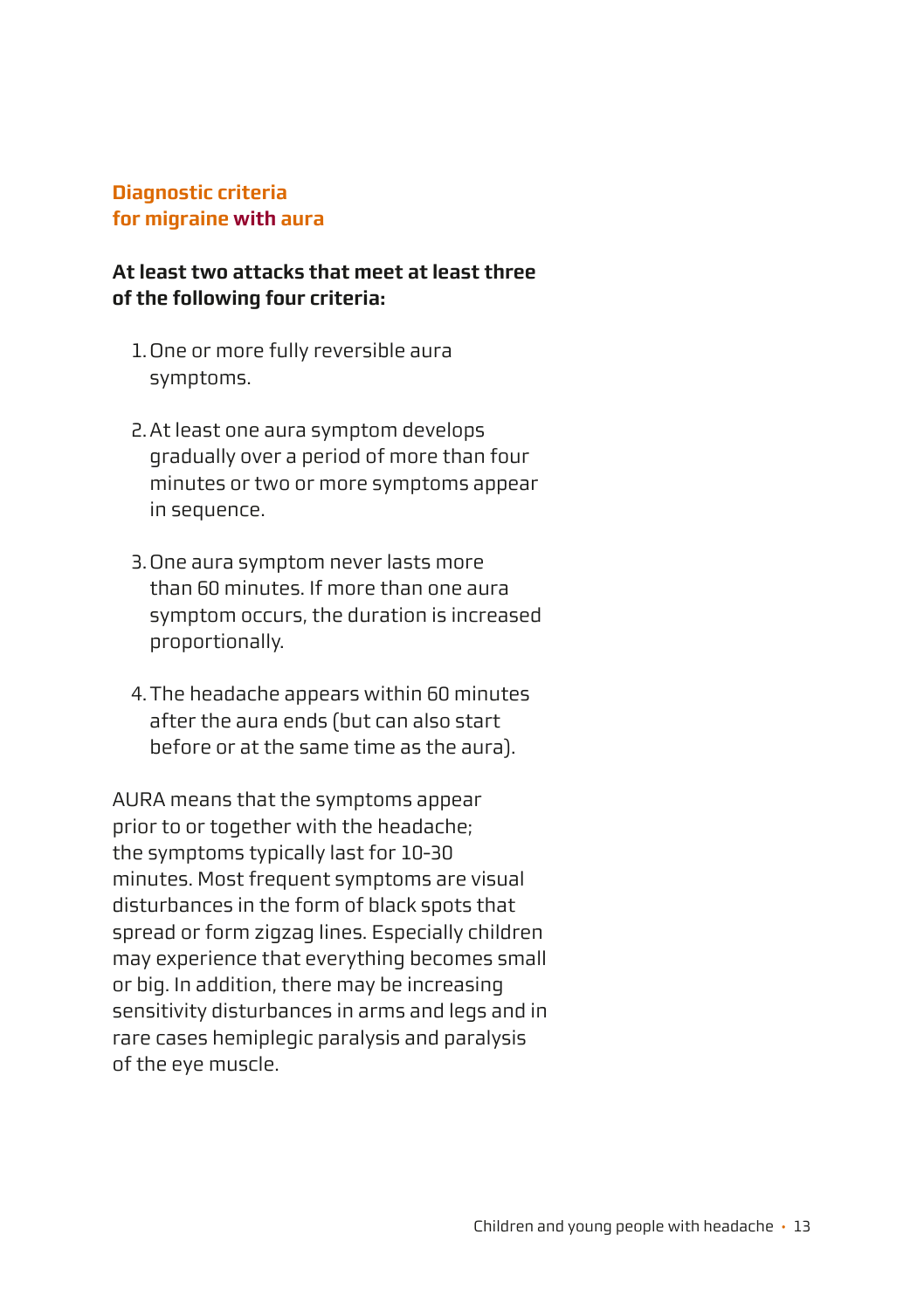# <span id="page-13-0"></span>**Non-medical treatment of migraine**

# Treatment of attacks

Sleep is often the best treatment. If your child gets migraine, it must be possible for the child to lie down in a dark room without noise. This applies both when the child is in school and at home.

# Preventive treatment

Good advice and information about trigger factors can often reduce attacks with up to 60%.

#### **Good advice**

#### **Sleep**

Too little sleep may provoke a migraine attack. Make sure that your child maintains regular bedtimes and that the child sleeps in calm and cool surroundings – preferably with a quality mattress and pillow.

#### **Eating and drinking habits**

It is important to have time to eat a healthy breakfast. During the day your child should eat a healthy snack every three hours e.g. fruit or bread. Children should drink between 1 and 1.5 litre of fluid a day – preferably milk or tap water.

#### **Physical and mental stress**

Help your child to avoid or reduce both negative stress (e.g. bullying) and positive stress (e.g. excitement in connection with birthdays and Christmas).

Examine your child's everyday schedule to identify possible stress factors in school or at home:

Are there problems with siblings?

Does the family have a stressful everyday life?

Is the child unhanny about school?

Is there a fair distribution of time between school and leisuretime activities, time for playing, sports and personal activities? Everybody needs to relax in quiet surroundings – also children. You could e.g. keep a diary – or let your child do it – to uncover possible stress factors.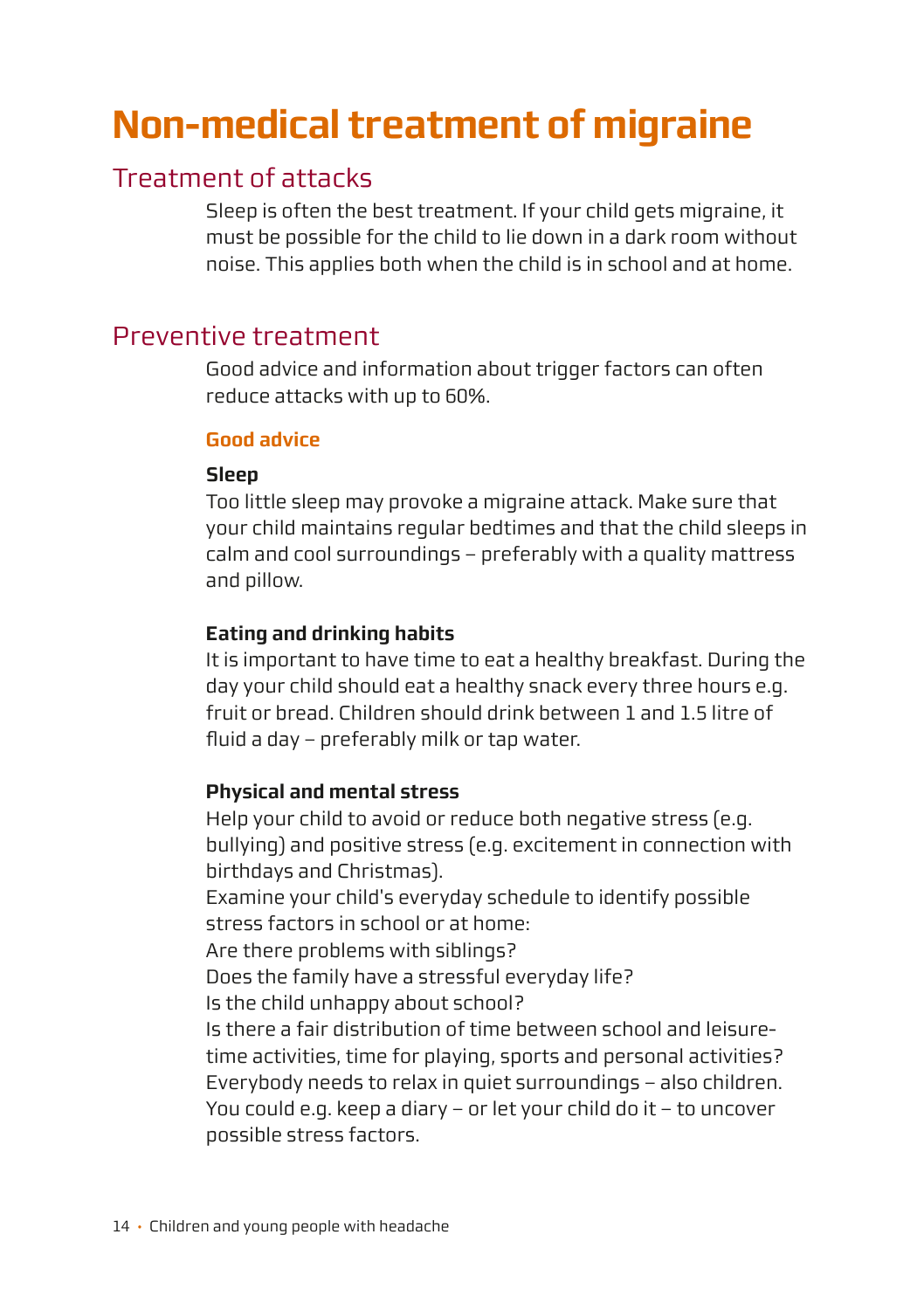<span id="page-14-0"></span>Please note that children have different stress tolerance thresholds some children can manage more stress than others.

#### **Exercise**

Physical activity is healthy and is a booster of both physical and mental energy. It is recommended that children and adults exercise for at least 30 minutes four times a week, preferably every day. This does not have to involve expensive activities.

A brisk walk or a bike ride may be enough. It may be a good idea for adults and children to do the activities together e.g. playing ball, going for a swim or roller-skating. Afterwards it is a good idea to stretch and relax.

#### **Acupuncture**

Some children may benefit from acupuncture. It is not possible to tell in advance who will benefit. There is no scientific evidence of the beneficial effect of acupuncture, but practical experience shows that some children react positively to acupuncture both as a preventive measure and as part of the acute treatment. Talk to your general practitioner about your considerations first.

# **Non-medical treatment of tension headache**

## Treatment of attacks

Physical activity and relaxation often have a good effect.

## Preventive treatment

Basically, the treatment is similar to that described under migraine. Special attention should be given to stress factors, misaligned bite function and not least inappropriate work postures. Unfortunately, it is rather common not to pay much attention to the work postures in young children. Similar to changing clothes and shoes as the child grows, tables and chairs should be ad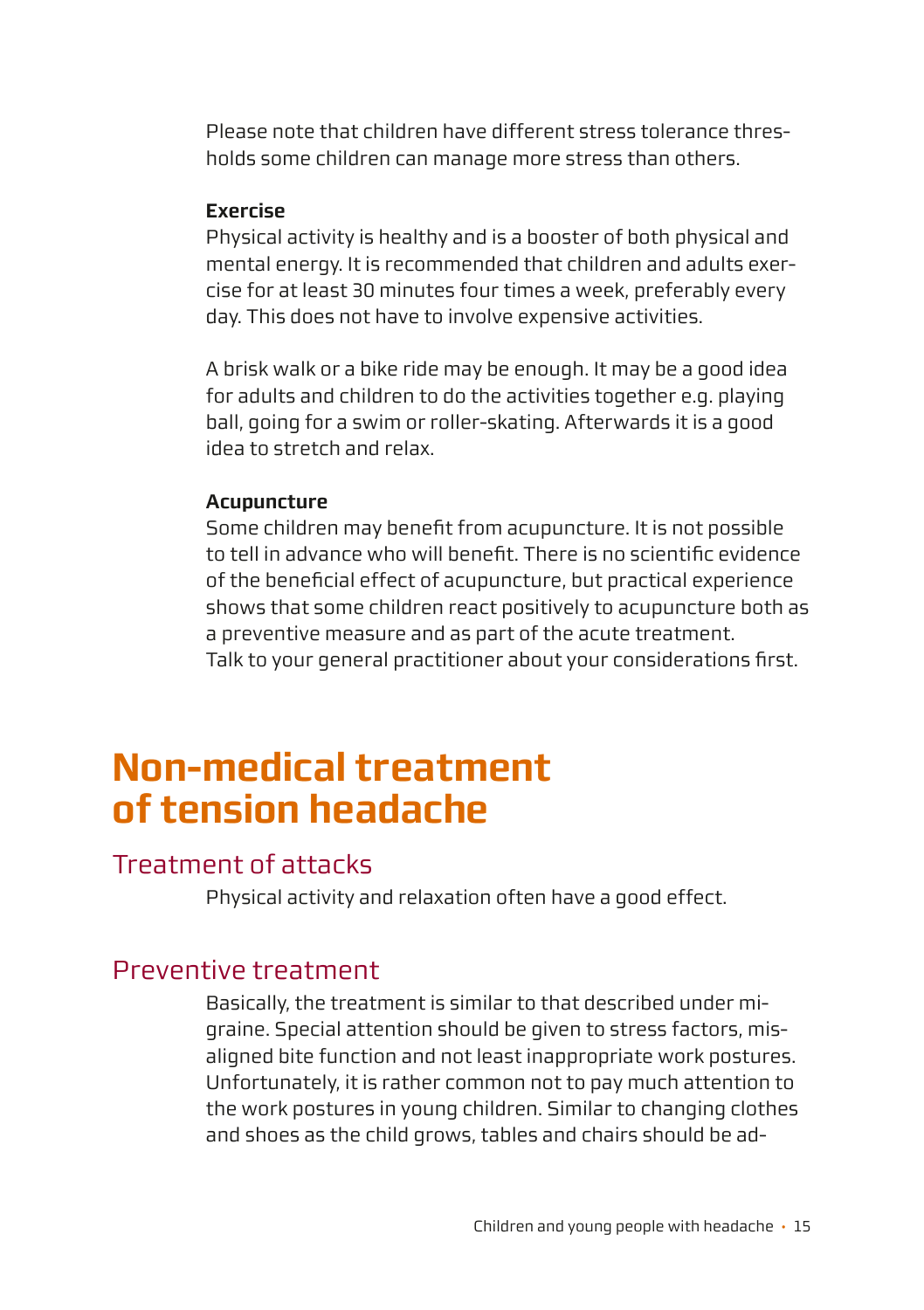<span id="page-15-0"></span>justed – both in the home (at the computer, the place where the homework is done) and in school. Children's functional activity level has changed considerably and playing has to a wide extent been replaced by playing or working at the computer and other sedentary activities such as watching television.

Stretching of muscles and relaxation seem to be beneficial when suffering from tension headache; however, the offers in Denmark are not yet as comprehensive as abroad. You may talk to a physical therapist to find out whether he or she can give instructions in stretching and relaxing exercises as well as give advice on good work postures in school or at home. The health visitor at school can also give advice.

If your child shows symptoms of stress, you may talk to the school psychologist counselling services.

It is important to inform the school about your child's disposition for headaches. Good collaboration with the child's teachers is important for your child's school years.

# **Medical treatment of migraine**

# Treatment of attacks

The medical treatment of the individual migraine attack depends on the severity of the attack. Many migraine attacks in children and young people require treatment of nausea/vomiting.

Medication should always be given in a dose adjusted to the child's age. Even though it is non-prescription drugs, the type and dose should always be agreed with the general practitioner. It is important to note that children that suffer from fever, and the cause is unknown, should never be treated with medicine that contains acetylsalicylic acid (in Denmark: Magnyl, Albyl, Kodimagnyl). If your child has severe migraine, specific medicine to treat migraine may be used. This medicine can only be acquired by prescription.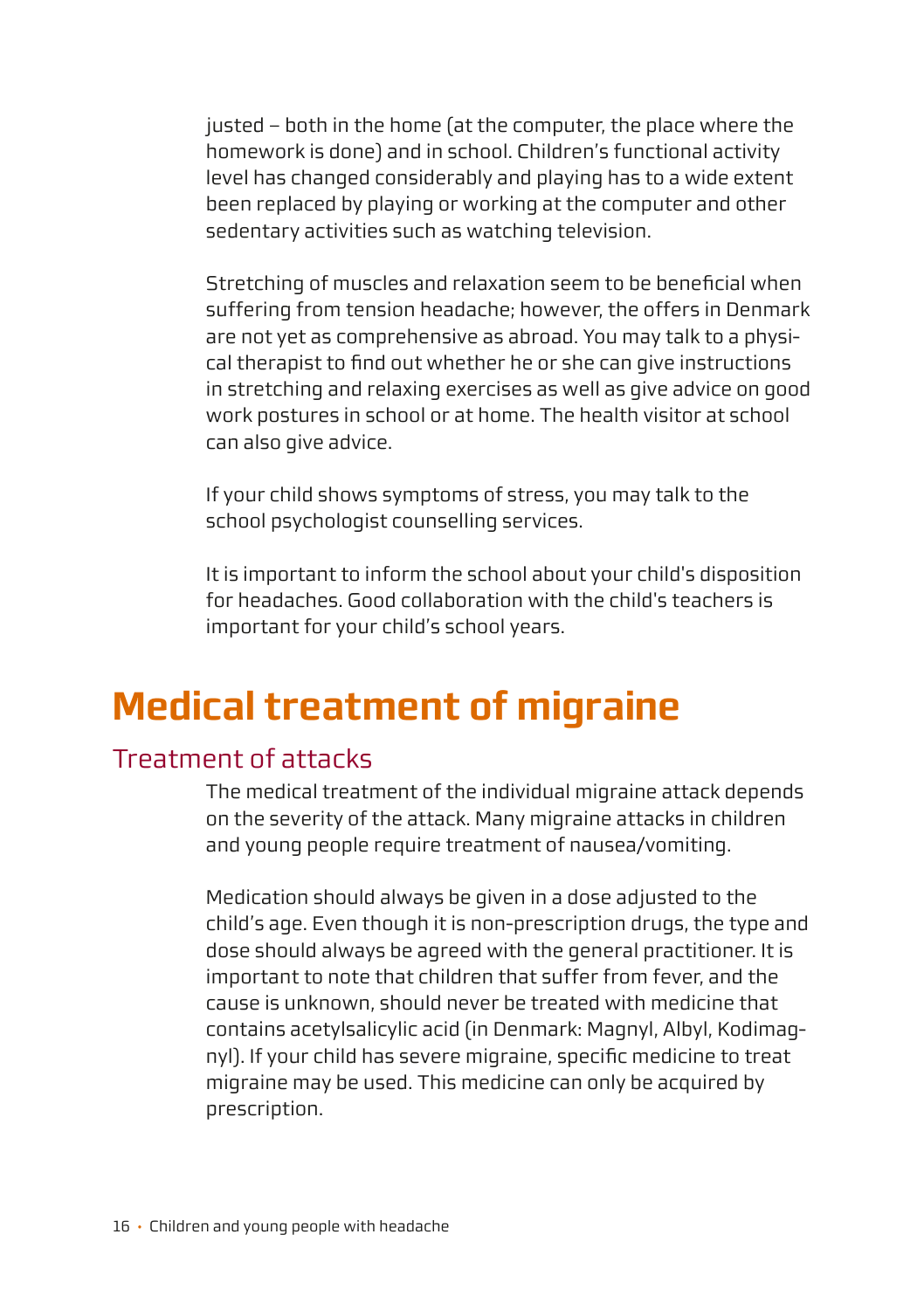## <span id="page-16-0"></span>Preventive treatment

If your child is suffering from severe and frequent attacks (e.g. one attack per week) preventive treatment may be necessary. For a period of time, the child will have to take medicine daily regardless of whether it has migraine attacks or not. The purpose of this preventive treatment is to reduce the number of attacks. If your child still experiences individual attacks of migraine, these will be treated as described previously.

# **Medical treatment of tension headache**

## Treatment of attacks

This type of headache is milder than migraine and it is therefore rarely necessary to treat mild attacks with medicine. However, it is important that your child gets medicine to treat severe attacks of tension headache. Otherwise, your child might fear the next attack and this anxiety can lead to the development of chronic headache. General non-prescription painkillers may be used to treat tension headache.

### Preventive treatment

If the headache is chronic (daily or almost daily) it is important to know that it should not be treated with general painkillers as, based on experience, they do not help and at worst may make the headache worse. In such cases it would be better to use preventive treatment.

## Side effects of medicine

Medicine should be used, not abused. This applies to both children and adults. Generally, children tolerate medicine just as well as adults and you should not hesitate to give children medicine if you follow a few simple rules:

● There should be a good reason to give the medicine (e.g. medium to severe headache).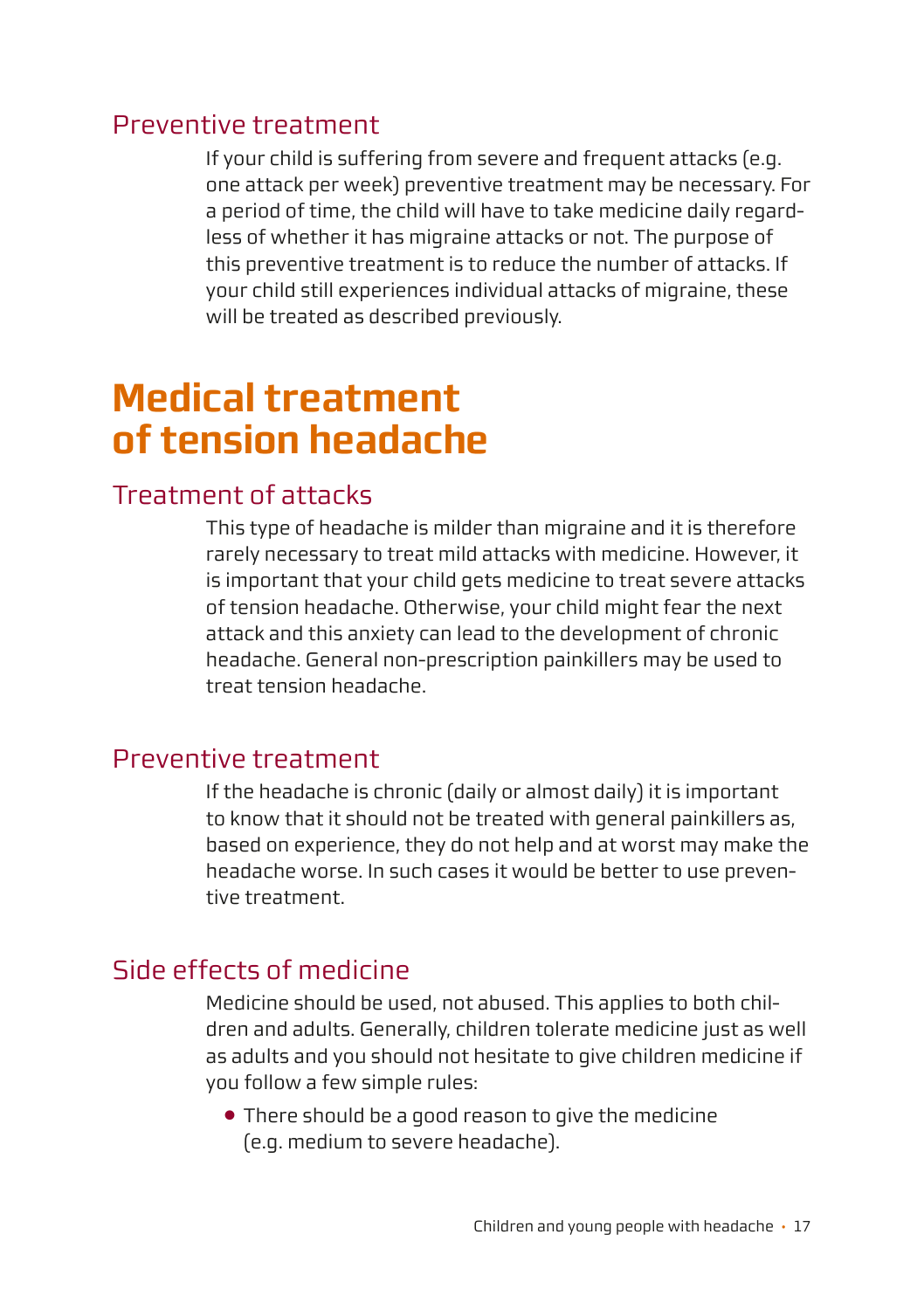- <span id="page-17-0"></span>● The dose must always be adapted to the child's age. Also, the dose of non-prescription drugs should always be discussed with your general practitioner.
- Acute medicine should only be taken in case of attacks and not on a daily basis.

# **Good advice**

# Cases when you should always see a doctor

- Headache accompanied by neurological symptoms (e.g. disturbances of vision, speech, consciousness and sensory disturbances and/or disturbances of the power of arms and/or legs
- Severe acute headache with or without neurological symptoms.
- If the nature of headache changes e.g. from appearing as attacks to appearing on a daily basis.
- If the headache is accompanied by signs of mental changes such as reduced ability to learn, signs of anxiety or depression.
- Headache in very young children (five years or younger) which is not caused by a common infection.

# Good to know

Like adults, children and young people expect to be given an answer to their questions. Unanswered questions may lead to anxiety and thus worsen the headache. Children may find it difficult to express their insecurity and worries with words, and therefore it is important that the child gets an answer to the following questions before leaving the doctor's consultation:

- What is it that makes your head hurt?
- Is it dangerous?
- What can be done?
- For how long will I continue to suffer from headache?

Even though both migraine and tension headache are physiological conditions, you have considerable influence on the cause of the condition. If your child has a healthy and sensible lifestyle, especially concerning habits related to food and drink, sleep and exercise the attacks can be reduced considerably.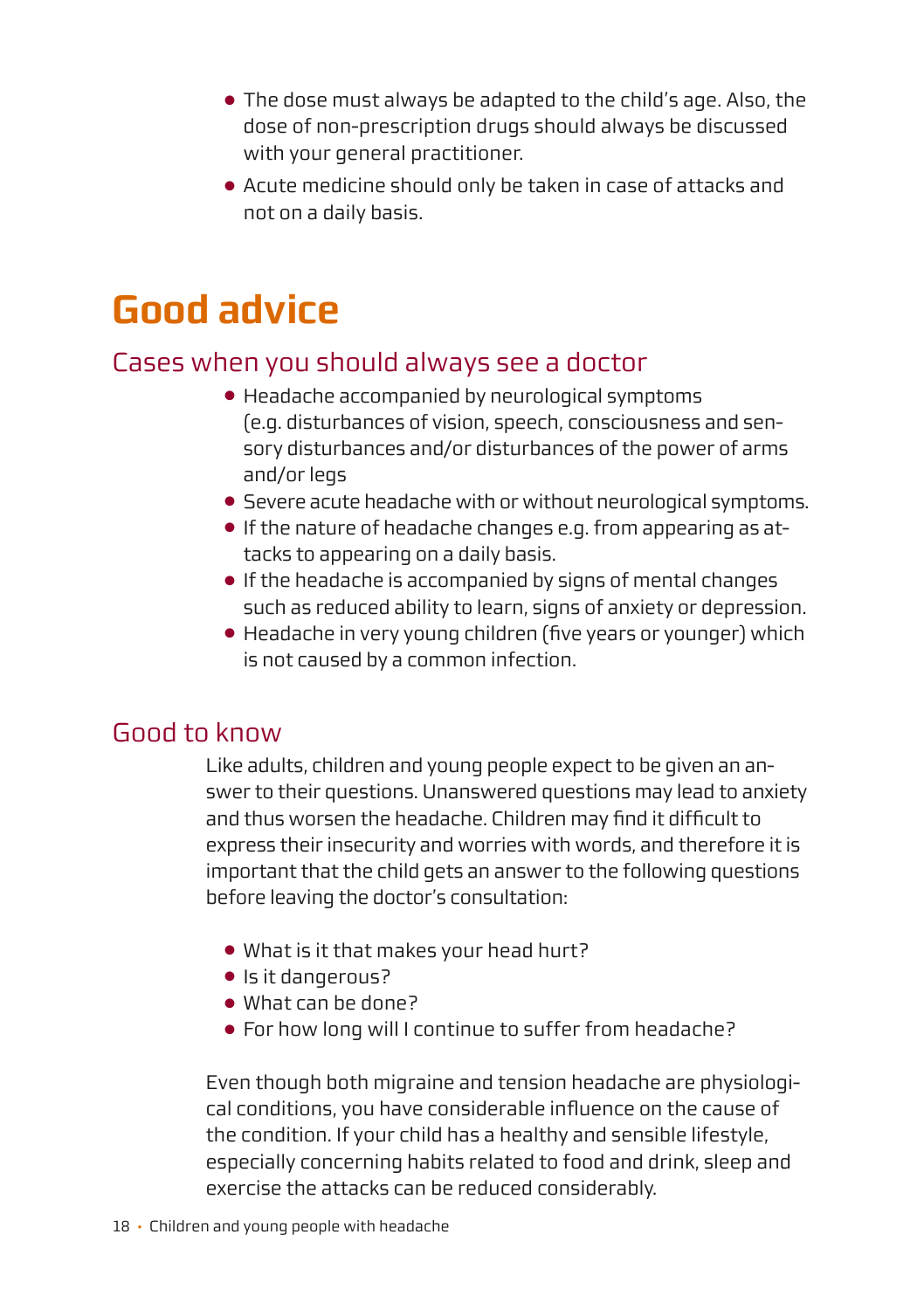# <span id="page-18-0"></span>**Headache diary for children**

Correct medical treatment presupposes a correct diagnosis. You can help the doctor by carefully filling in the headache diary.

Civil registration number:

|                                                                          |                  | Date:    | 7      | T      | $\sqrt{2}$ |        |
|--------------------------------------------------------------------------|------------------|----------|--------|--------|------------|--------|
| How long did your headache last?<br>From: o'clock                        |                  |          |        |        |            |        |
| Note when it started and when it stopped.                                | To: o'clock      |          |        |        |            |        |
| Before the headache started, did you have                                |                  |          |        |        |            |        |
| Visual disturbances?                                                     |                  |          | □      | $\Box$ | □          | □      |
| Speech disturbances?                                                     |                  |          | □      | $\Box$ | $\Box$     | $\Box$ |
| Sensory disturbances?                                                    |                  |          | ◻      | ◻      | ◻          | ◻      |
| Other disturbances?                                                      |                  |          | □      | $\Box$ | $\Box$     | □      |
| What did your headache feel like?                                        |                  |          |        |        |            |        |
| Pounding (throbbing/pulsating)                                           |                  |          | ❏      | ❏      | □          | □      |
| Constant (dull/tightening)                                               |                  |          | $\Box$ | $\Box$ | $\Box$     | □      |
| Where in your head did it hurt?                                          |                  |          |        |        |            |        |
| Colour the area where it hurt.                                           |                  | Left     |        |        |            |        |
|                                                                          |                  |          |        |        |            |        |
|                                                                          |                  |          |        |        |            |        |
|                                                                          |                  | Right    |        |        |            |        |
|                                                                          |                  |          |        |        |            |        |
|                                                                          |                  | Forehead |        |        |            |        |
|                                                                          |                  |          |        |        |            |        |
| How much did your headache hurt?                                         |                  |          |        |        |            |        |
| Colour the face you think shows how much it hurt.                        |                  |          |        |        |            |        |
|                                                                          |                  |          |        |        |            |        |
| Very painful. Did not want to do anything; had to stay home from school. |                  |          |        |        |            |        |
| Painful. Would rather not move, but went to school anyway.               |                  |          |        |        |            |        |
| A little painful. Was able to play/do sports.                            |                  |          |        |        |            |        |
|                                                                          |                  |          |        |        |            |        |
|                                                                          |                  |          |        |        |            |        |
| Did your headache get worse when you moved?                              |                  | Yes      | □      | □      | □          | □      |
| E.g. when you climbed the stairs, played or exercised.                   |                  | No       | $\Box$ | $\Box$ | □          | □      |
| Did you feel better when you moved?                                      |                  | Yes      | ο      | $\Box$ | □          | □      |
| E.g. when you climbed the stairs, played or exercised.                   |                  | No       | О      | □      | □          | □      |
| Did you feel nauseous or lose your appetite when you had                 |                  | Yes      | $\Box$ | □      | □          | □      |
| a headache?                                                              |                  | No       | □      | $\Box$ | $\Box$     | □      |
| Did you vomit?                                                           |                  | Yes      | □      | □      | □          | □      |
|                                                                          |                  | No       | $\Box$ | □      | □          | □      |
| Did you feel better in a dark and quiet room when you had a              |                  | Yes      | о      | $\Box$ | □          | $\Box$ |
| headache?                                                                |                  | No       | $\Box$ | □      | ◻          | ◻      |
| Did you fall asleep?                                                     |                  | Yes      | □      | □      | □          | □      |
|                                                                          |                  | No       | □      | □      | $\Box$     | ◻      |
| (If yes, when?)                                                          | At _____ o'clock |          |        |        |            |        |
| Was the headache gone or was it much better when you woke up?            |                  | Yes      | $\Box$ | □      | □          | □      |
|                                                                          |                  | No       | $\Box$ | $\Box$ | $\Box$     | $\Box$ |